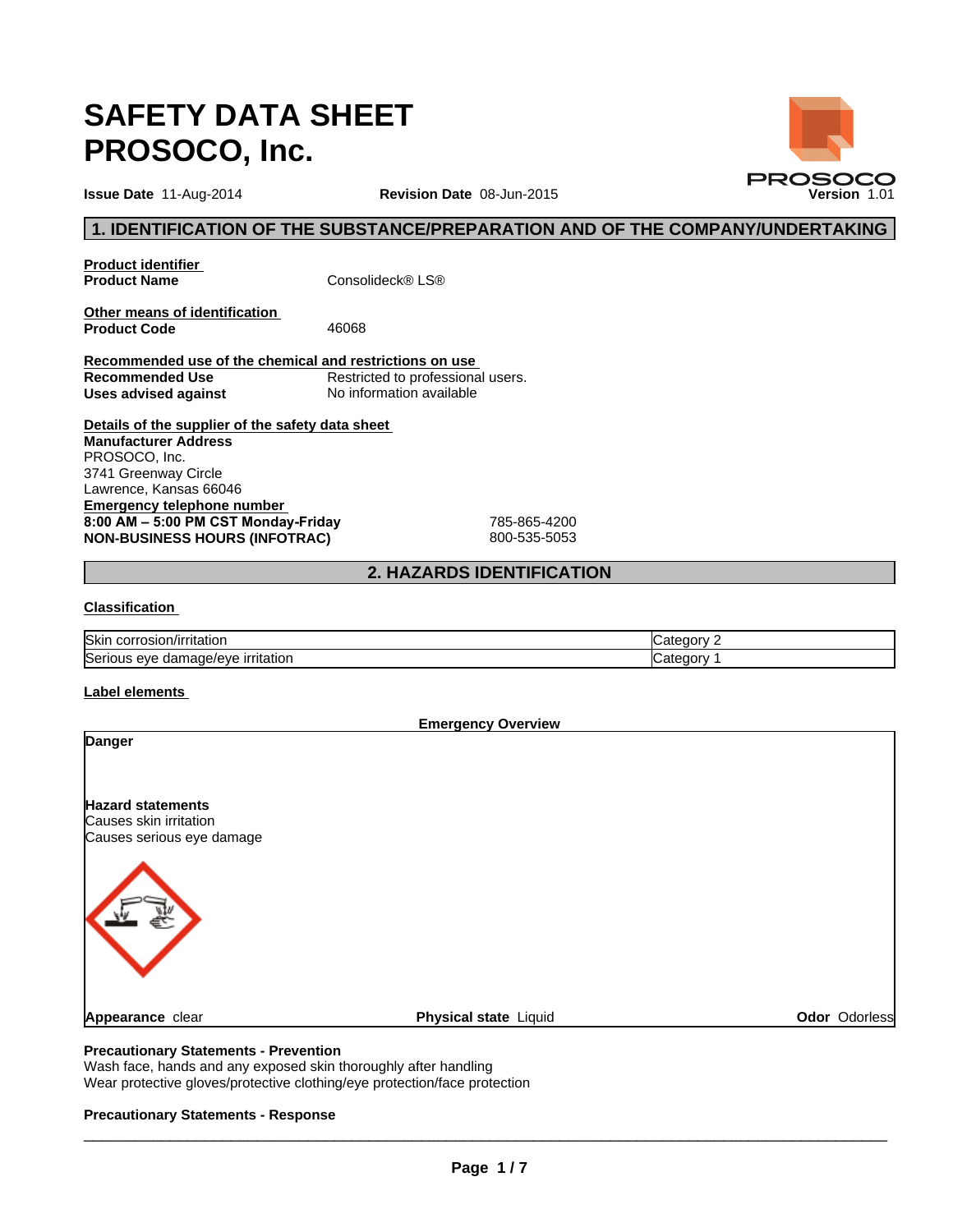IF IN EYES: Rinse cautiously with water for several minutes. Remove contact lenses, if present and easy to do. Continue rinsing Immediately call a POISON CENTER or doctor/physician IF ON SKIN: Wash with plenty of soap and water If skin irritation occurs: Get medical advice/attention Take off contaminated clothing and wash before reuse

 $\_$  ,  $\_$  ,  $\_$  ,  $\_$  ,  $\_$  ,  $\_$  ,  $\_$  ,  $\_$  ,  $\_$  ,  $\_$  ,  $\_$  ,  $\_$  ,  $\_$  ,  $\_$  ,  $\_$  ,  $\_$  ,  $\_$  ,  $\_$  ,  $\_$  ,  $\_$  ,  $\_$  ,  $\_$  ,  $\_$  ,  $\_$  ,  $\_$  ,  $\_$  ,  $\_$  ,  $\_$  ,  $\_$  ,  $\_$  ,  $\_$  ,  $\_$  ,  $\_$  ,  $\_$  ,  $\_$  ,  $\_$  ,  $\_$  ,

# **Hazards not otherwise classified (HNOC)**

# **Other Information**

3.15001% of the mixture consists of ingredient(s) of unknown toxicity

# **3. COMPOSITION/INFORMATION ON INGREDIENTS**

| <b>Chemical Name</b>       | <b>CAS No</b> | Weight-%   | <b>Trade Secret</b> |
|----------------------------|---------------|------------|---------------------|
| Water                      | 7732-18-5     | $60 - 100$ |                     |
| Silicic Acid. lithium salt | 12627-14-4    | ' - 13     |                     |
| Potassium methylsiliconate | 31795-24-1    |            |                     |

\* The exact percentage (concentration) of composition has been withheld as a trade secret.

|                           | <b>4. FIRST AID MEASURES</b>                                                                                            |
|---------------------------|-------------------------------------------------------------------------------------------------------------------------|
| <b>First aid measures</b> |                                                                                                                         |
| <b>General advice</b>     | If symptoms persist, call a physician.                                                                                  |
| Eye contact               | Rinse thoroughly with plenty of water for at least 15 minutes, lifting lower and upper eyelids.<br>Consult a physician. |
| <b>Skin Contact</b>       | Wash off immediately with plenty of water. If skin irritation persists, call a physician.                               |
| <b>Inhalation</b>         | Remove to fresh air. If breathing is difficult, give oxygen. If symptoms persist, call a<br>physician.                  |
| Ingestion                 | Drink plenty of water. Do NOT induce vomiting. Get medical attention.                                                   |
|                           | Most important symptoms and effects, both acute and delayed                                                             |
| <b>Symptoms</b>           | Causes serious eye damage. Causes skin irritation.                                                                      |
|                           | Indication of any immediate medical attention and special treatment needed                                              |
| Note to physicians        | Treat symptomatically.                                                                                                  |
|                           | <b>5. FIRE-FIGHTING MEASURES</b>                                                                                        |

#### **Suitable Extinguishing Media**

Use extinguishing measures that are appropriate to local circumstances and the surrounding environment.

**Unsuitable Extinguishing Media** Caution: Use of water spray when fighting fire may be inefficient.

#### **Specific hazards arising from the chemical**

No information available.

#### **Protective equipment and precautions for firefighters**

As in any fire, wear self-contained breathing apparatus pressure-demand, MSHA/NIOSH (approved or equivalent) and full protective gear.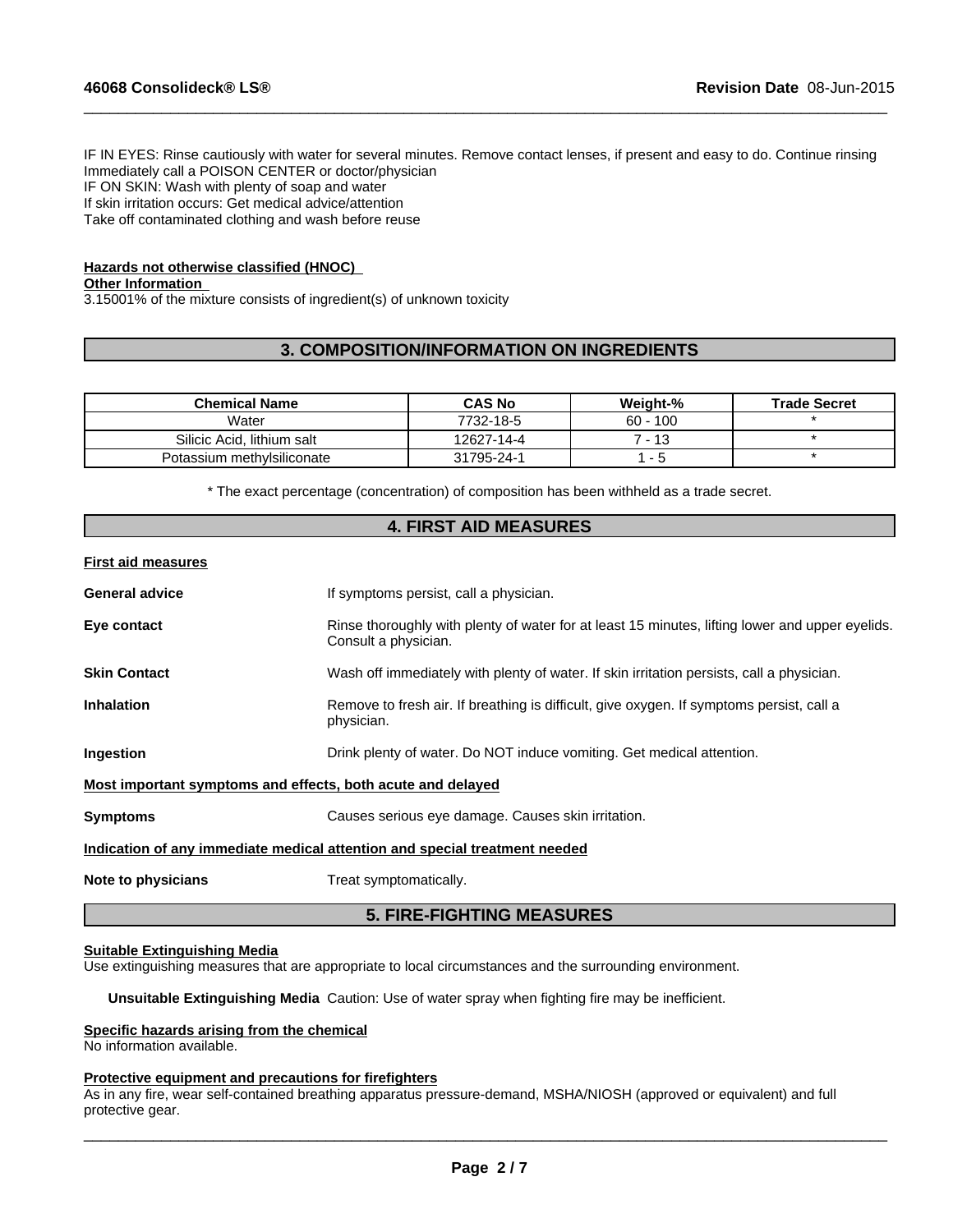# **6. ACCIDENTAL RELEASE MEASURES**

 $\_$  ,  $\_$  ,  $\_$  ,  $\_$  ,  $\_$  ,  $\_$  ,  $\_$  ,  $\_$  ,  $\_$  ,  $\_$  ,  $\_$  ,  $\_$  ,  $\_$  ,  $\_$  ,  $\_$  ,  $\_$  ,  $\_$  ,  $\_$  ,  $\_$  ,  $\_$  ,  $\_$  ,  $\_$  ,  $\_$  ,  $\_$  ,  $\_$  ,  $\_$  ,  $\_$  ,  $\_$  ,  $\_$  ,  $\_$  ,  $\_$  ,  $\_$  ,  $\_$  ,  $\_$  ,  $\_$  ,  $\_$  ,  $\_$  ,

# **Personal precautions, protective equipment and emergency procedures**

| <b>Personal precautions</b>                                  | Avoid contact with skin, eyes or clothing. Use personal protective equipment as required.                                                                                                                                                                                                                                        |
|--------------------------------------------------------------|----------------------------------------------------------------------------------------------------------------------------------------------------------------------------------------------------------------------------------------------------------------------------------------------------------------------------------|
| <b>Environmental precautions</b>                             |                                                                                                                                                                                                                                                                                                                                  |
| <b>Environmental precautions</b>                             | See Section 12 for additional ecological information. Do not allow into any sewer, on the<br>ground or into any body of water.                                                                                                                                                                                                   |
| Methods and material for containment and cleaning up         |                                                                                                                                                                                                                                                                                                                                  |
| <b>Methods for containment</b>                               | Prevent further leakage or spillage if safe to do so. Dike far ahead of liquid spill for later<br>disposal.                                                                                                                                                                                                                      |
| Methods for cleaning up                                      | Dam up. Soak up with inert absorbent material. Pick up and transfer to properly labeled<br>containers.                                                                                                                                                                                                                           |
|                                                              | 7. HANDLING AND STORAGE                                                                                                                                                                                                                                                                                                          |
| <b>Precautions for safe handling</b>                         |                                                                                                                                                                                                                                                                                                                                  |
| Advice on safe handling                                      | If product freezes, allow to thaw and mix well.                                                                                                                                                                                                                                                                                  |
| Conditions for safe storage, including any incompatibilities |                                                                                                                                                                                                                                                                                                                                  |
| <b>Storage Conditions</b>                                    | Keep containers tightly closed in a dry, cool and well-ventilated place.                                                                                                                                                                                                                                                         |
| Incompatible materials                                       | Strong acids. Strong oxidizing agents.                                                                                                                                                                                                                                                                                           |
|                                                              | 8. EXPOSURE CONTROLS/PERSONAL PROTECTION                                                                                                                                                                                                                                                                                         |
| <b>Control parameters</b>                                    |                                                                                                                                                                                                                                                                                                                                  |
| <b>Exposure Guidelines</b>                                   | This product, as supplied, does not contain any hazardous materials with occupational                                                                                                                                                                                                                                            |
| <b>Appropriate engineering controls</b>                      | exposure limits established by the region specific regulatory bodies.                                                                                                                                                                                                                                                            |
| <b>Engineering Controls</b>                                  | Showers. Eyewash stations.                                                                                                                                                                                                                                                                                                       |
|                                                              | Individual protection measures, such as personal protective equipment                                                                                                                                                                                                                                                            |
| <b>Eye/face protection</b>                                   | Wear safety glasses with side shields (or goggles).                                                                                                                                                                                                                                                                              |
| Skin and body protection                                     | Wear protective gloves and protective clothing.                                                                                                                                                                                                                                                                                  |
| <b>Respiratory protection</b>                                | If exposure limits are exceeded or irritation is experienced, NIOSH/MSHA approved<br>respiratory protection should be worn. Positive-pressure supplied air respirators may be<br>required for high airborne contaminant concentrations. Respiratory protection must be<br>provided in accordance with current local regulations. |
| <b>General Hygiene Considerations</b>                        | Handle in accordance with good industrial hygiene and safety practice.                                                                                                                                                                                                                                                           |
|                                                              | 9. PHYSICAL AND CHEMICAL PROPERTIES                                                                                                                                                                                                                                                                                              |

# **Information on basic physical and chemical properties**

**Physical state** Liquid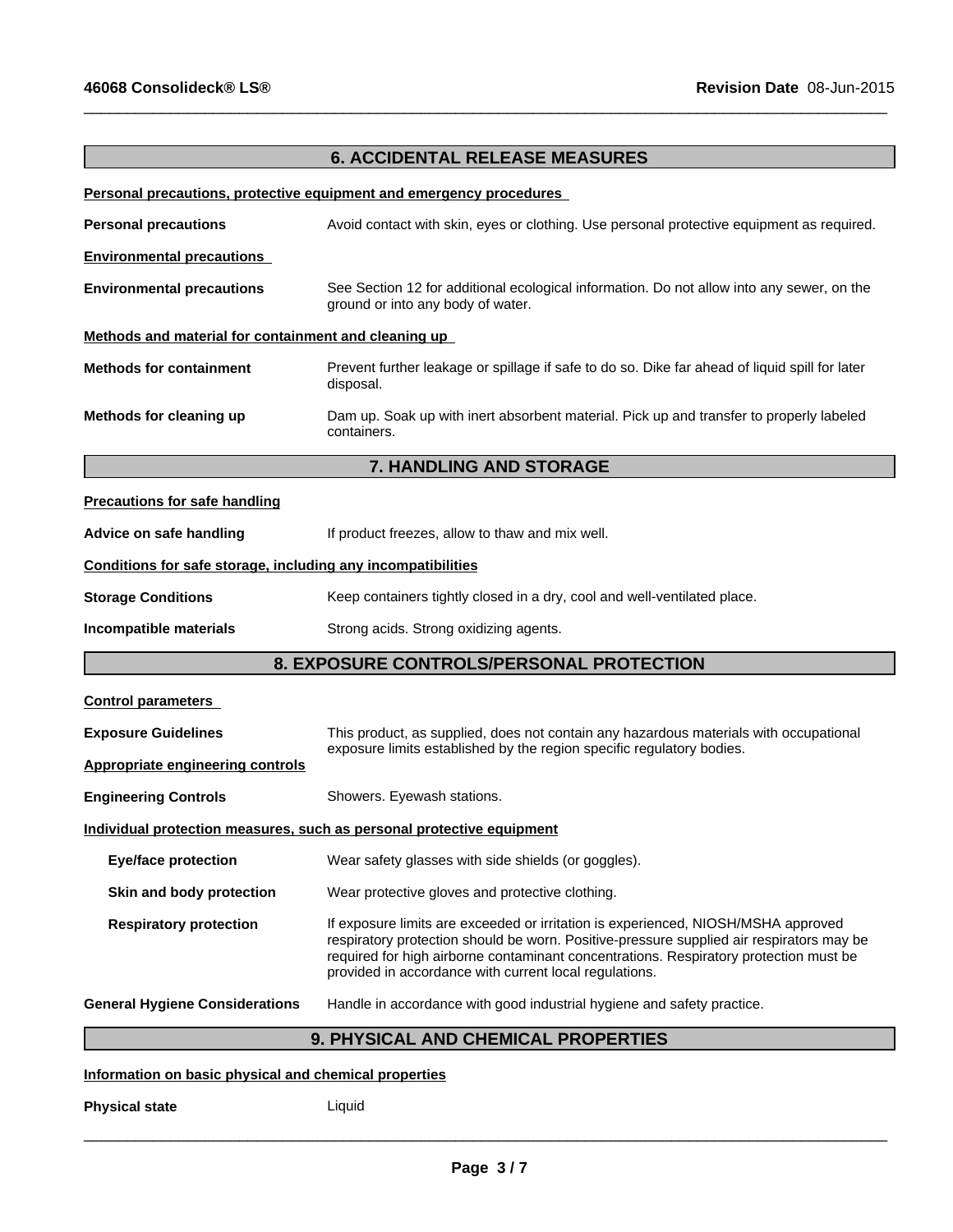| Appearance<br>Color                | clear<br>colorless       | Odor<br><b>Odor threshold</b> | Odorless<br>No information available |
|------------------------------------|--------------------------|-------------------------------|--------------------------------------|
| <b>Property</b>                    | <b>Values</b>            | Remarks • Method              |                                      |
| рH                                 | 11                       |                               |                                      |
| Melting point/freezing point       | 0 °C / 32 °F             |                               |                                      |
| <b>Boiling point/boiling range</b> | No information available |                               |                                      |
| <b>Flash point</b>                 |                          | Not Applicable                |                                      |
| <b>Evaporation rate</b>            | No information available |                               |                                      |
| Flammability (solid, gas)          | No information available |                               |                                      |
| <b>Flammability Limits in Air</b>  |                          |                               |                                      |
| <b>Upper flammability limits</b>   | No information available |                               |                                      |
| Lower flammability limit           | No information available |                               |                                      |
| Vapor pressure                     | No information available |                               |                                      |
| Vapor density                      | No information available |                               |                                      |
| <b>Specific Gravity</b>            | 1.10                     |                               |                                      |
| <b>Water solubility</b>            | Soluble in water         |                               |                                      |
| Solubility in other solvents       | No information available |                               |                                      |
| <b>Partition coefficient</b>       | No information available |                               |                                      |
| <b>Autoignition temperature</b>    | No information available |                               |                                      |
| <b>Decomposition temperature</b>   | No information available |                               |                                      |
| <b>Kinematic viscosity</b>         | No information available |                               |                                      |
| <b>Dynamic viscosity</b>           | No information available |                               |                                      |
| <b>Explosive properties</b>        | Not an explosive         |                               |                                      |
| <b>Oxidizing properties</b>        | Not Applicable           |                               |                                      |

 $\_$  ,  $\_$  ,  $\_$  ,  $\_$  ,  $\_$  ,  $\_$  ,  $\_$  ,  $\_$  ,  $\_$  ,  $\_$  ,  $\_$  ,  $\_$  ,  $\_$  ,  $\_$  ,  $\_$  ,  $\_$  ,  $\_$  ,  $\_$  ,  $\_$  ,  $\_$  ,  $\_$  ,  $\_$  ,  $\_$  ,  $\_$  ,  $\_$  ,  $\_$  ,  $\_$  ,  $\_$  ,  $\_$  ,  $\_$  ,  $\_$  ,  $\_$  ,  $\_$  ,  $\_$  ,  $\_$  ,  $\_$  ,  $\_$  ,

# **10. STABILITY AND REACTIVITY**

**Reactivity**  No data available

# **Chemical stability**

Stable under recommended storage conditions. **Possibility of Hazardous Reactions** None under normal processing. **Conditions to avoid** Extremes of temperature and direct sunlight. **Incompatible materials** Strong acids. Strong oxidizing agents. **Hazardous Decomposition Products** None known.

# **11. TOXICOLOGICAL INFORMATION**

#### **Information on likely routes of exposure**

| <b>Product Information</b> | Avoid contact with skin, eyes and inhalation of vapors |
|----------------------------|--------------------------------------------------------|
| <b>Inhalation</b>          | Avoid breathing vapors or mists.                       |
| Eye contact                | Avoid contact with eyes. Causes serious eye damage.    |
| <b>Skin Contact</b>        | Avoid contact with skin. Irritating to skin.           |
| Ingestion                  | Do not taste or swallow.                               |

#### **Component Information**

| m.<br>∣Name<br>emical<br>une- | LD50<br>Oral                                         | <b>.D50</b><br>тван<br>JU .<br>the contract of the contract of the contract of the contract of the contract of the contract of the contract of | <b>LC50</b><br>Inh. |
|-------------------------------|------------------------------------------------------|------------------------------------------------------------------------------------------------------------------------------------------------|---------------------|
| Water                         | $\sim$<br><u>.</u><br>mL/kc<br>. .<br>πaι<br>$\cdot$ |                                                                                                                                                |                     |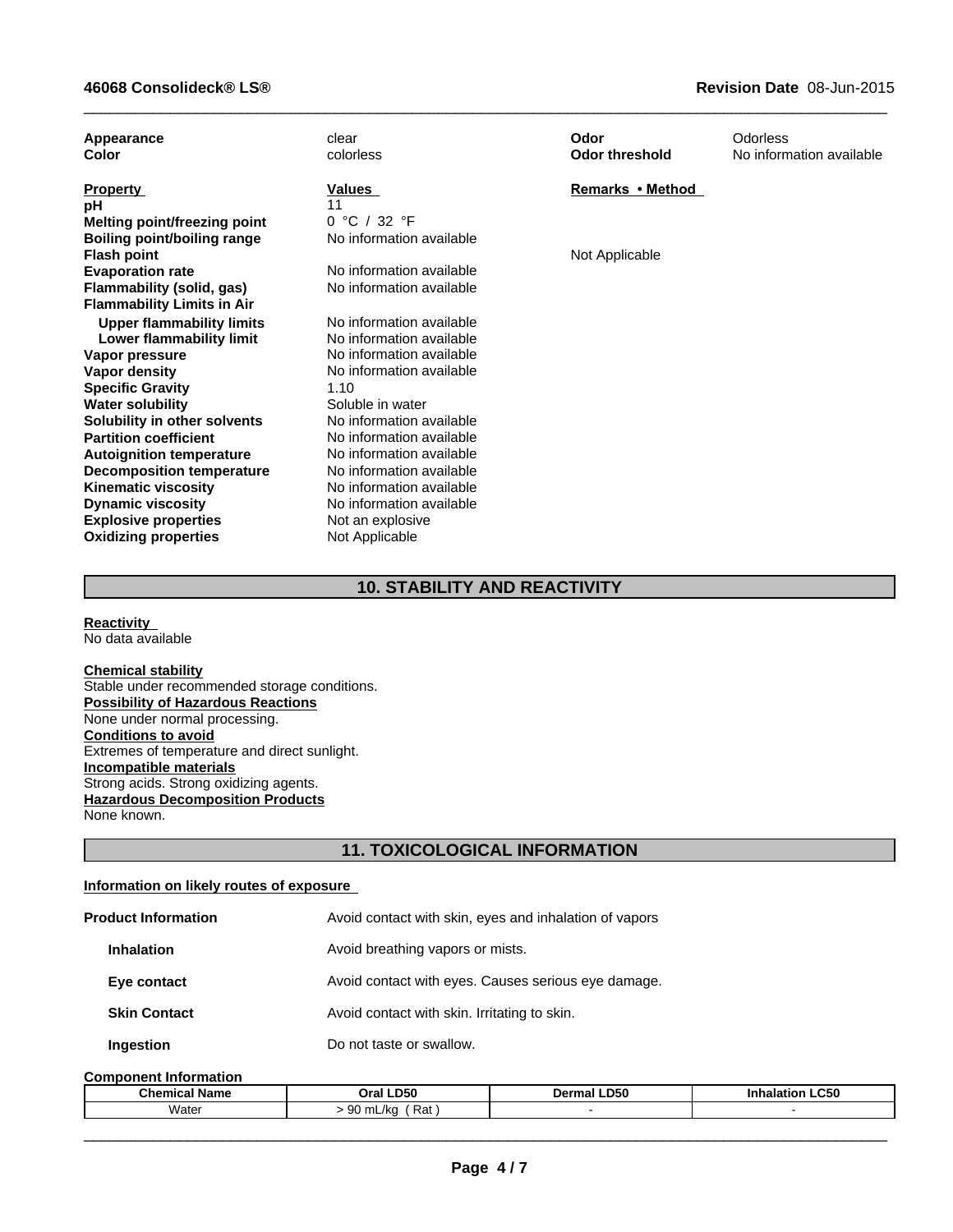7732-18-5

 $\_$  ,  $\_$  ,  $\_$  ,  $\_$  ,  $\_$  ,  $\_$  ,  $\_$  ,  $\_$  ,  $\_$  ,  $\_$  ,  $\_$  ,  $\_$  ,  $\_$  ,  $\_$  ,  $\_$  ,  $\_$  ,  $\_$  ,  $\_$  ,  $\_$  ,  $\_$  ,  $\_$  ,  $\_$  ,  $\_$  ,  $\_$  ,  $\_$  ,  $\_$  ,  $\_$  ,  $\_$  ,  $\_$  ,  $\_$  ,  $\_$  ,  $\_$  ,  $\_$  ,  $\_$  ,  $\_$  ,  $\_$  ,  $\_$  ,

# **Information on toxicological effects**

**Symptoms** Causes serious eye damage. Causes skin irritation.

# **Delayed and immediate effects as well as chronic effects from short and long-term exposure**

| <b>Sensitization</b>            | No information available.                                                                 |
|---------------------------------|-------------------------------------------------------------------------------------------|
| <b>Germ cell mutagenicity</b>   | No information available.                                                                 |
| Carcinogenicity                 | This product does not contain any carcinogens or potential carcinogens as listed by OSHA, |
|                                 | IARC or NTP.                                                                              |
| <b>Reproductive toxicity</b>    | No information available.                                                                 |
| <b>STOT - single exposure</b>   | No information available.                                                                 |
| <b>STOT</b> - repeated exposure | No information available.                                                                 |
| <b>Aspiration hazard</b>        | No information available.                                                                 |

# **Numerical measures of toxicity - Product Information**

| Unknown Acute Toxicity | 3.15001% of the mixture consists of ingredient(s) of unknown toxicity         |
|------------------------|-------------------------------------------------------------------------------|
|                        | The following values are calculated based on chapter 3.1 of the GHS document. |
| ATEmix (oral)          | 16032 mg/kg                                                                   |
| ATEmix (dermal)        | 40080 mg/kg mg/l                                                              |

# **12. ECOLOGICAL INFORMATION**

# **Ecotoxicity**

#### **Persistence and degradability**

No information available.

# **Bioaccumulation**

No information available.

**Other adverse effects** No information available

# **13. DISPOSAL CONSIDERATIONS**

# **Waste treatment methods**

**Disposal of wastes** Disposal should be in accordance with applicable regional, national and local laws and regulations. **Contaminated packaging Do not reuse container.** 

This product contains one or more substances that are listed with the State of California as a hazardous waste.

# **14. TRANSPORT INFORMATION**

**DOT** Not Regulated for all modes of transportation.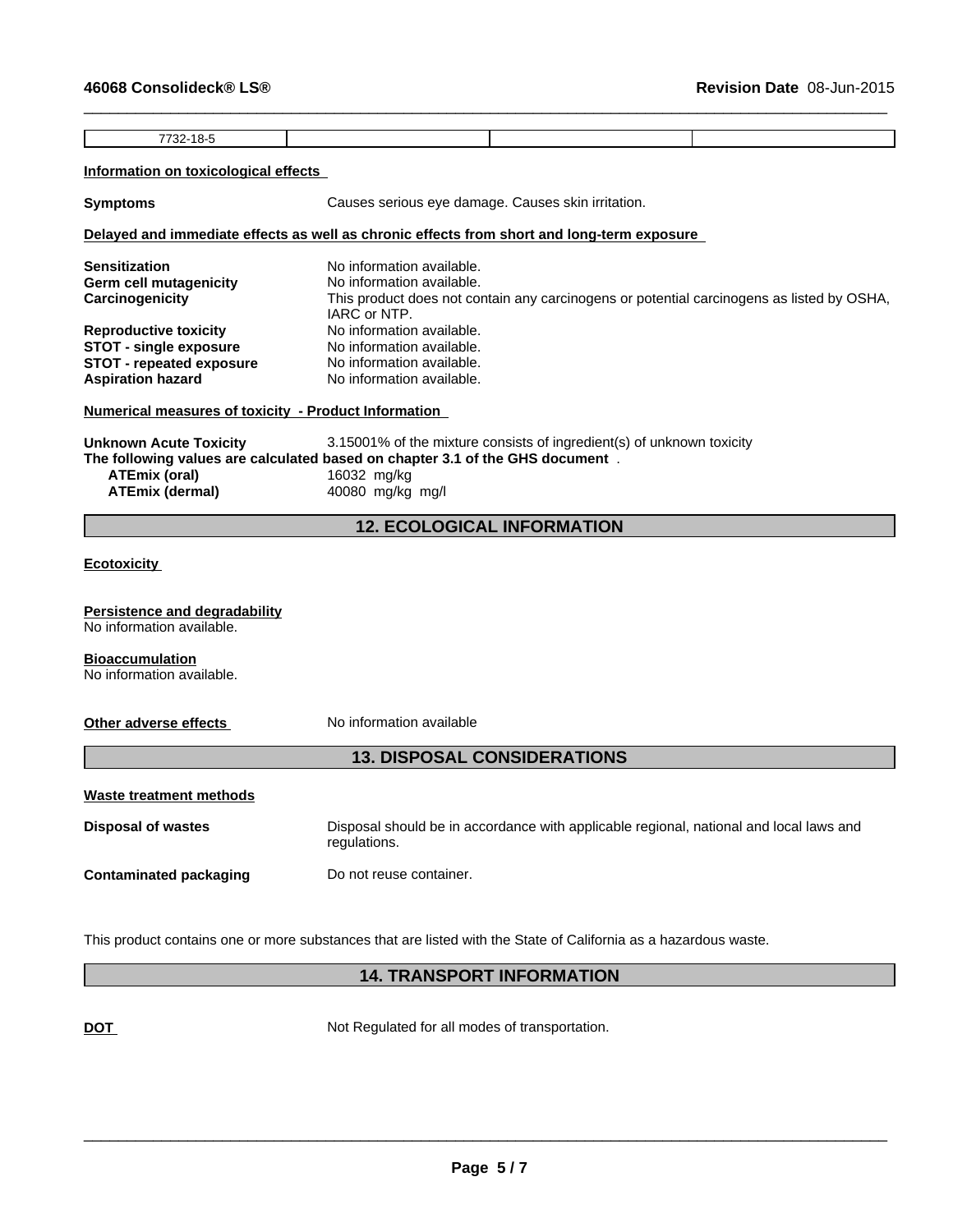# **15. REGULATORY INFORMATION**

 $\_$  ,  $\_$  ,  $\_$  ,  $\_$  ,  $\_$  ,  $\_$  ,  $\_$  ,  $\_$  ,  $\_$  ,  $\_$  ,  $\_$  ,  $\_$  ,  $\_$  ,  $\_$  ,  $\_$  ,  $\_$  ,  $\_$  ,  $\_$  ,  $\_$  ,  $\_$  ,  $\_$  ,  $\_$  ,  $\_$  ,  $\_$  ,  $\_$  ,  $\_$  ,  $\_$  ,  $\_$  ,  $\_$  ,  $\_$  ,  $\_$  ,  $\_$  ,  $\_$  ,  $\_$  ,  $\_$  ,  $\_$  ,  $\_$  ,

# **International Inventories TSCA** Complies **DSL/NDSL** Complies

#### **Legend:**

*TSCA - United States Toxic Substances Control Act Section 8(b) Inventory DSL/NDSL - Canadian Domestic Substances List/Non-Domestic Substances List*

# **US Federal Regulations**

# **SARA 313**

Section 313 of Title III of the Superfund Amendments and Reauthorization Act of 1986 (SARA). This product does not contain any chemicals which are subject to the reporting requirements of the Act and Title 40 of the Code of Federal Regulations, Part 372

#### **SARA 311/312 Hazard Categories Acute health hazard** Yes

| Acute Health Hazard               | .  |
|-----------------------------------|----|
| <b>Chronic Health Hazard</b>      | N٥ |
| Fire hazard                       | N٥ |
| Sudden release of pressure hazard | N٥ |
| <b>Reactive Hazard</b>            | N٥ |
|                                   |    |

# **CWA (Clean Water Act)**

This product does not contain any substances regulated as pollutants pursuant to the Clean Water Act (40 CFR 122.21 and 40 CFR 122.42)

# **CERCLA**

This material, as supplied, does not contain any substances regulated as hazardous substances under the Comprehensive Environmental Response Compensation and Liability Act (CERCLA) (40 CFR 302) or the Superfund Amendments and Reauthorization Act (SARA) (40 CFR 355). There may be specific reporting requirements at the local, regional, or state level pertaining to releases of this material

# **US State Regulations**

# **California Proposition 65**

This product does not contain any Proposition 65 chemicals

# **U.S. State Right-to-Know Regulations**

| <b>16. OTHER INFORMATION</b>     |                         |                              |                                                                                                                                                                                                                                                     |                                                     |  |  |
|----------------------------------|-------------------------|------------------------------|-----------------------------------------------------------------------------------------------------------------------------------------------------------------------------------------------------------------------------------------------------|-----------------------------------------------------|--|--|
| <b>NFPA</b>                      | <b>Health hazards 2</b> | <b>Flammability 0</b>        | <b>Instability 0</b>                                                                                                                                                                                                                                | <b>Physical and Chemical</b><br><b>Properties -</b> |  |  |
| <b>HMIS</b>                      | <b>Health hazards 2</b> | <b>Flammability 0</b>        | <b>Physical hazards</b> 0                                                                                                                                                                                                                           | Personal protection X                               |  |  |
| <b>Prepared By</b>               |                         | <b>Regulatory Department</b> |                                                                                                                                                                                                                                                     |                                                     |  |  |
| <b>Issue Date</b>                | 11-Aug-2014             |                              |                                                                                                                                                                                                                                                     |                                                     |  |  |
| <b>Revision Date</b>             | 08-Jun-2015             |                              |                                                                                                                                                                                                                                                     |                                                     |  |  |
| <b>Revision Note</b>             |                         |                              |                                                                                                                                                                                                                                                     |                                                     |  |  |
| SDS sections updated 4 6 7 14 15 |                         |                              |                                                                                                                                                                                                                                                     |                                                     |  |  |
| <b>Disclaimer</b>                |                         |                              |                                                                                                                                                                                                                                                     |                                                     |  |  |
|                                  |                         |                              | The information contained on the Material Safety Data Sheet has been compiled from data considered accurate. This data<br>is helieved to be reliable but it must be nointed out that values for certain properties are known to vary from source to |                                                     |  |  |

**is believed to be reliable, but it must be pointed out that values for certain properties are known to vary from source to source. PROSOCO, Inc. expressly disclaims any warranty express or implied as well as any liability for any injury or loss arising from the use of this information or the materials described. This data is not to be construed as absolutely complete since additional data may be desirable when particular conditions or circumstances exist. It is the responsibility**